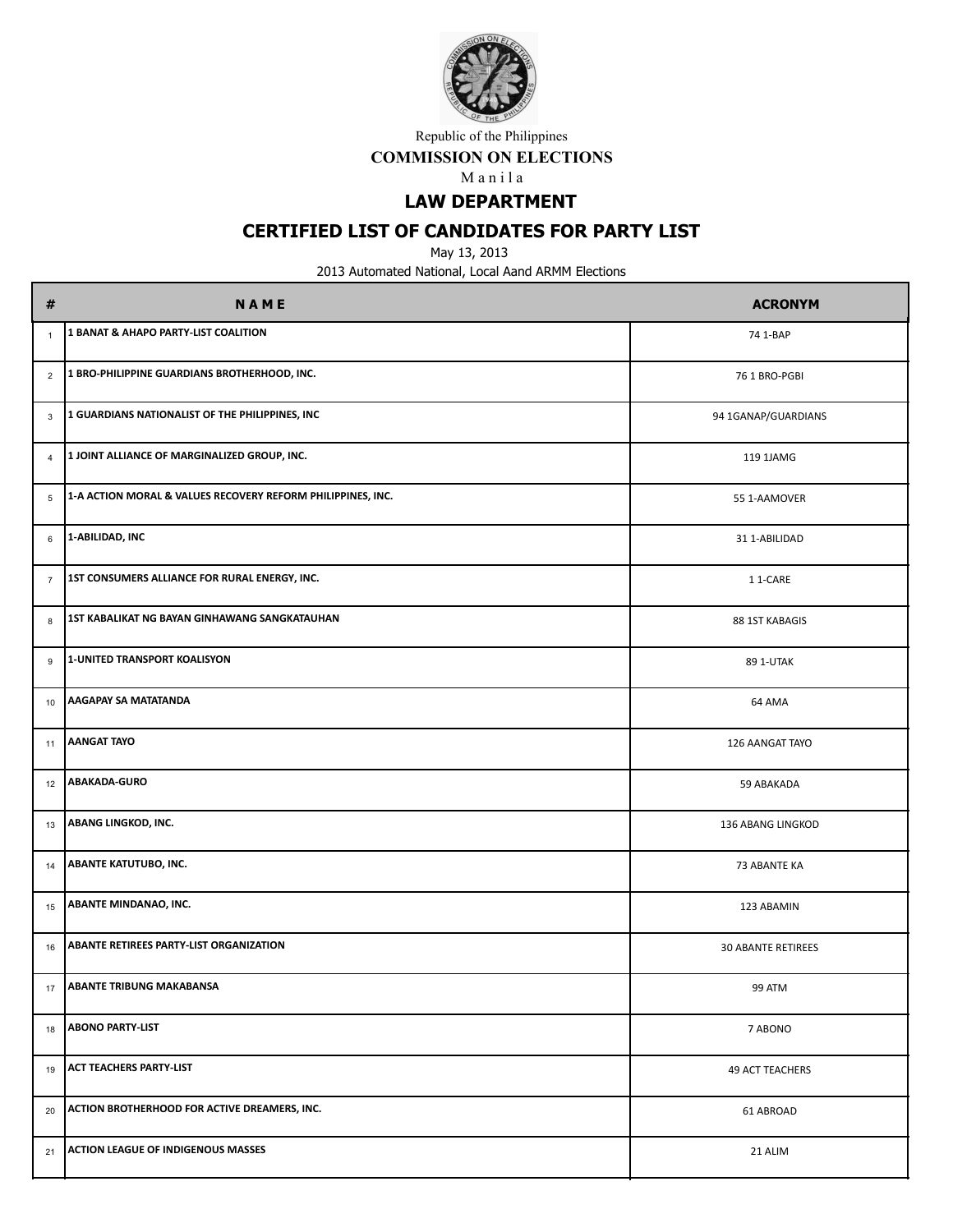

#### **COMMISSION ON ELECTIONS**

M a n i l a

# **LAW DEPARTMENT**

## **CERTIFIED LIST OF CANDIDATES FOR PARTY LIST**

May 13, 2013

| #  | <b>NAME</b>                                                                                                   | <b>ACRONYM</b>     |
|----|---------------------------------------------------------------------------------------------------------------|--------------------|
| 22 | ADHIKAIN AT KILUSAN NG ORDINARYONG TAO PARA SA LUPA, PABAHAY, HANAPBUHAY AT<br><b>KAUNLARAN</b>               | 120 AKO BAHAY      |
| 23 | <b>ADHIKAIN NG MGA DAKILANG ANAK MAHARLIKA</b>                                                                | 121 ADAM           |
| 24 | <b>ADHIKAING TINATAGUYOD NG KOOPERATIBA</b>                                                                   | 35 ATING KOOP      |
| 25 | ADVANCE COMMUNITY DEVELOPMENT IN NEW GENERATION                                                               | 29 ADING           |
| 26 | ADVOCACY FOR TEACHER EMPOWERMENT THROUGH ACTION COOPERATION AND HARMONY<br><b>TOWARDS EDUCATIONAL REFORMS</b> | 9 A TEACHER        |
| 27 | <b>AGAPAY NG INDIGENOUS PEOPLES RIGHTS ALLIANCE, INC.</b>                                                     | 78 A-IPRA          |
| 28 | AGBIAG! TIMPUYOG ILOCANO, INC.                                                                                | 39 AGBIAG!         |
| 29 | AGILA NG KATUTUBONG PILIPINO, INC.                                                                            | 93 AGILA           |
| 30 | <b>AGRARIAN DEVELOPMENT ASSOCIATION</b>                                                                       | 113 ADA            |
| 31 | AGRI-AGRA NA REFORMA PARA SA MAGSASAKA NG PILIPINAS MOVEMENT                                                  | 125 AGRI           |
| 32 | <b>AGRICULTURAL SECTOR ALLIANCE OF THE PHILIPPINES</b>                                                        | 38 AGAP            |
| 33 | AKAP BATA SECTORAL ORGANIZATION FOR CHILDREN, INC.                                                            | 109 AKAP BATA INC. |
| 34 | <b>AKBAYAN CITIZENS' ACTION PARTY</b>                                                                         | 117 AKBAYAN        |
| 35 | <b>AKO AYOKO SA BAWAL NA DROGA</b>                                                                            | <b>122 AKO</b>     |
| 36 | AKO BICOL POLITICAL PARTY                                                                                     | 18 AKB             |
| 37 | <b>AKSYON MAGSASAKA-PARTIDO TINIG NG MASA</b>                                                                 | 15 AKMA-PTM        |
| 38 | <b>ALAGAD</b>                                                                                                 | 106 ALAGAD         |
| 39 | ALAY BUHAY COMMUNITY DEVELOPMENT FOUNDATION, INC.                                                             | 22 ALAY BUHAY      |
| 40 | ALLIANCE FOR NATIONALISM AND DEMOCRACY                                                                        | 112 ANAD           |
| 41 | ALLIANCE FOR PHILIPPINES SECURITY GUARDS COOPERATIVE                                                          | 77 AFPSEGCO        |
| 42 | ALLIANCE FOR RURAL AND AGRARIAN RECONSTRUCTION, INC.                                                          | 114 ARARO          |
|    |                                                                                                               |                    |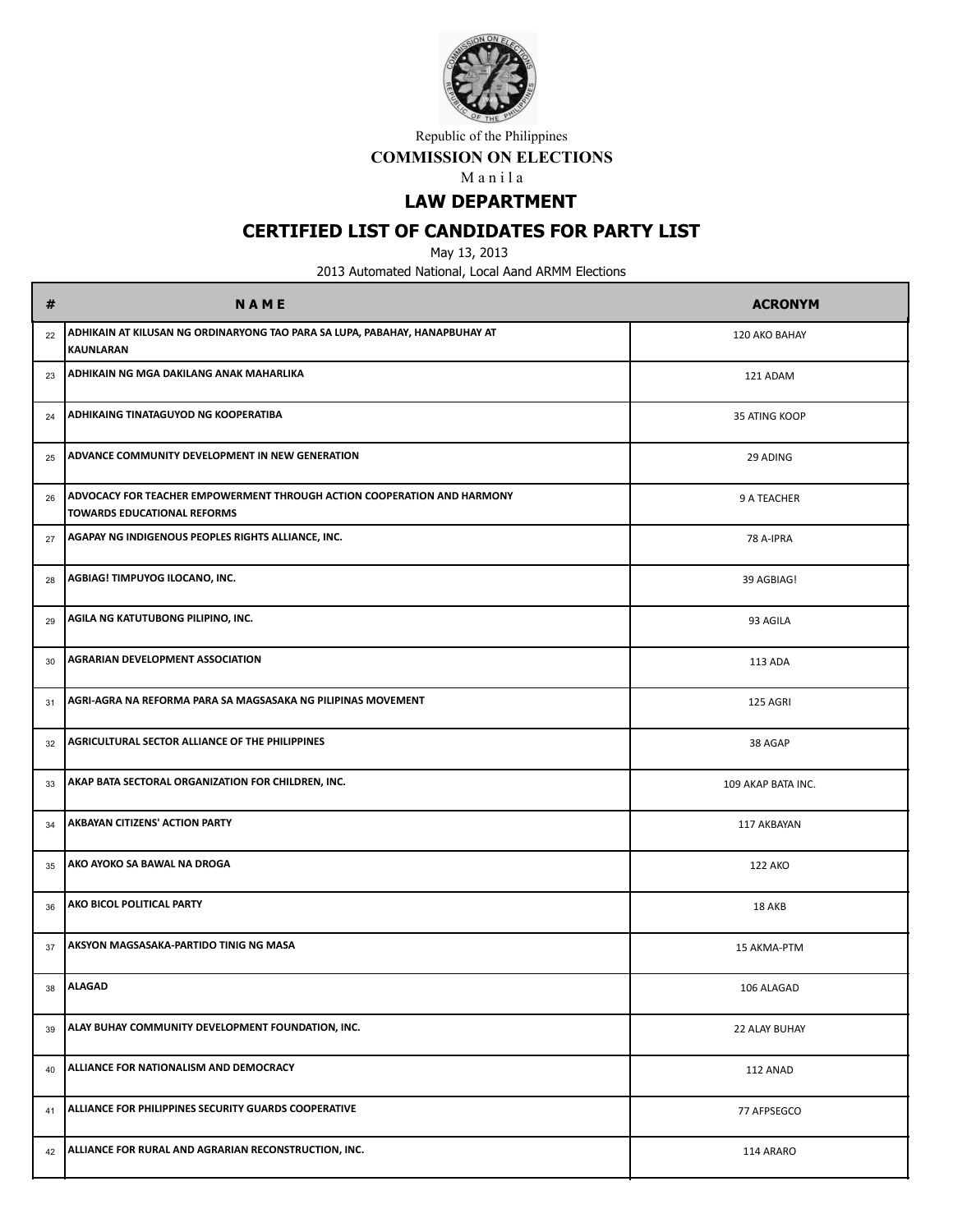

#### **COMMISSION ON ELECTIONS**

M a n i l a

**LAW DEPARTMENT**

## **CERTIFIED LIST OF CANDIDATES FOR PARTY LIST**

May 13, 2013

| #  | <b>NAME</b>                                                                   | <b>ACRONYM</b>    |
|----|-------------------------------------------------------------------------------|-------------------|
| 43 | <b>ALLIANCE FOR RURAL CONCERNS</b>                                            | 91 ARC            |
| 44 | ALLIANCE OF ADVOCATES IN MINING ADVANCEMENT FOR NATIONAL PROGRESS             | 12 AAMA           |
| 45 | ALLIANCE OF BICOLNON PARTY                                                    | 111 ABP           |
| 46 | ALLIANCE OF VOLUNTEER EDUCATORS                                               | 43 AVE            |
| 47 | ALYANSA LUMAD MINDANAO, INC                                                   | 98 ALLUMAD        |
| 48 | ALYANSA NG MEDIA AT SHOWBIZ                                                   | 6 AMS             |
| 49 | ALYANSA NG MGA GRUPONG HALIGI NG AGHAM AT TEKNOLOHIYA PARA SA MAMAMAYAN, INC. | 95 AGHAM          |
| 50 | ALYANSA NG OFW PARTY                                                          | 58 ALYANSA NG OFW |
| 51 | ALYANSANG BAYANIHAN NG MGA MAGSASAKA, MANGGAGAWANG BUKID AT MANGINGISDA       | <b>70 ABA</b>     |
| 52 | <b>AN WARAY</b>                                                               | 23 AN WARAY       |
| 53 | ANAK MINDANAO PARTY-LIST                                                      | 56 AMIN           |
| 54 | <b>ANAKPAWIS</b>                                                              | 132 ANAKPAWIS     |
| 55 | ANG AGRIKULTURA NATIN ISULONG                                                 | 19 AANI           |
| 56 | ANG ASOSASYON SANG MANGUNGUMA NGA BISAYA-OWA MANGUNGUMA, INC.                 | 71 AAMBIS-OWA     |
| 57 | ANG GALING PINOY                                                              | 105 AG            |
| 58 | ANG LABAN NG INDIGINONG FILIPINO                                              | 130 ALIF          |
| 59 | ANG LADLAD LGBT PARTY                                                         | 28 ANG LADLAD     |
| 60 | ANG MATA'Y ALAGAAN                                                            | 108 AMA           |
| 61 | ANG NARS, INC.                                                                | 127 ANG NARS      |
| 62 | ANG NATIONAL COALITION OF INDIGENOUS PEOPLES ACTION NA                        | 66 ANAC-IP        |
| 63 | <b>ANG PROLIFE</b>                                                            | 42 ANG PROLIFE    |
|    |                                                                               |                   |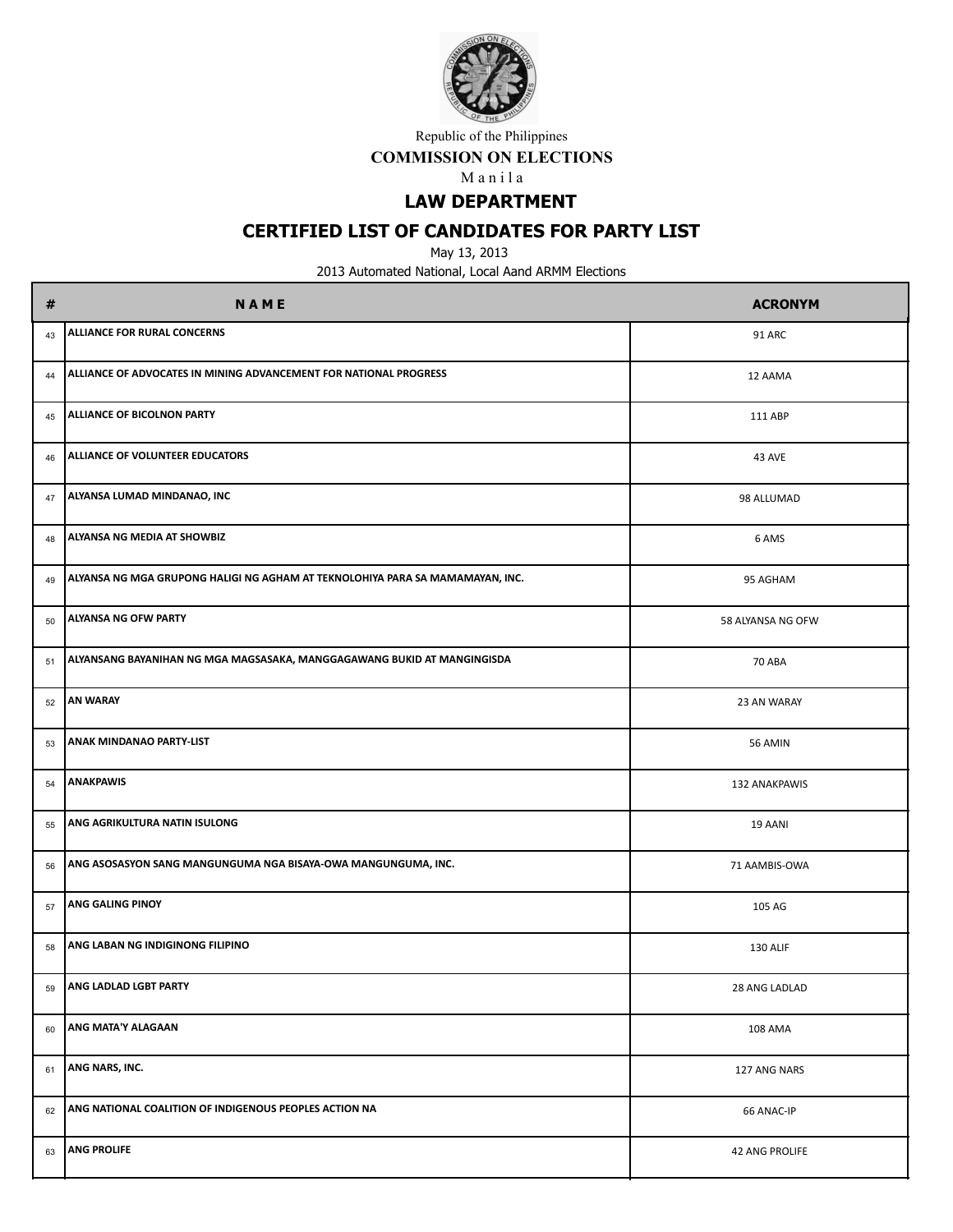

#### **COMMISSION ON ELECTIONS**

M a n i l a

# **LAW DEPARTMENT**

# **CERTIFIED LIST OF CANDIDATES FOR PARTY LIST**

May 13, 2013

| #  | <b>NAME</b>                                                      | <b>ACRONYM</b>             |
|----|------------------------------------------------------------------|----------------------------|
| 64 | ANGKLA: ANG PARTIDO NG MGA PILIPINONG MARINO, INC.               | <b>67 ANGKLA</b>           |
| 65 | ANTI-CRIME AND TERRORISM COMMUNITY INVOLVEMENT AND SUPPORT, INC. | 53 ACT-CIS                 |
| 66 | ANTI-WAR/ANTI-TERROR MINDANAO PEACE MOVEMENT                     | 97 AWAT MINDANAO           |
| 67 | APPEND, INC.                                                     | 124 APPEND                 |
| 68 | <b>ARTS BUSINESS AND SCIENCE PROFESSIONALS</b>                   | 2 ABS                      |
| 69 | <b>ASSOCIATION FOR RIGHTEOUSNESS ADVOCACY IN LEADERSHIP</b>      | 48 ARAL                    |
| 70 | <b>ASSOCIATION OF LABORERS AND EMPLOYEES</b>                     | 40 ALE                     |
| 71 | <b>ASSOCIATION OF MARINE OFFICER &amp; RATINGS, INC.</b>         | 65 AMOR SEAMAN             |
| 72 | <b>ASSOCIATION OF PHILIPPINE ELECTRIC COOPERATIVES</b>           | <b>116 APEC</b>            |
| 73 | ATING AGAPAY SENTRONG SAMAHAN NG MGA OBRERO, INC.                | 104 AASENSO                |
| 74 | <b>ATING GURO</b>                                                | 46 ATING GURO              |
| 75 | <b>ATONG PAGLAUM, INC.</b>                                       | <b>68 ATONG PAGLAUM</b>    |
| 76 | <b>BAGONG HENERASYON</b>                                         | 13 BH                      |
| 77 | <b>BAYAN MUNA</b>                                                | 79 BAYAN MUNA              |
| 78 | <b>BAYANI PARTY-LIST</b>                                         | 8 BAYANI                   |
| 79 | BINHI-PARTIDO NG MGA MAGSASAKA PARA SA MGA MAGSASAKA             | 44 BINHI                   |
| 80 | BLESSED FEDERATION OF FARMERS AND FISHERMEN INTERNATIONAL, INC.  | 107 A BLESSED              |
| 81 | <b>BUHAY HAYAAN YUMABONG</b>                                     | 135 BUHAY                  |
| 82 | <b>BUTIL FARMERS PARTY</b>                                       | 50 BUTIL                   |
| 83 | <b>CITIZENS' BATTLE AGAINST CORRUPTION</b>                       | 92 CIBAC                   |
| 84 | COALITION OF ASSOCIATION OF SENIOR CITIZENS IN THE PHILIPPINES   | <b>129 SENIOR CITIZENS</b> |
|    |                                                                  |                            |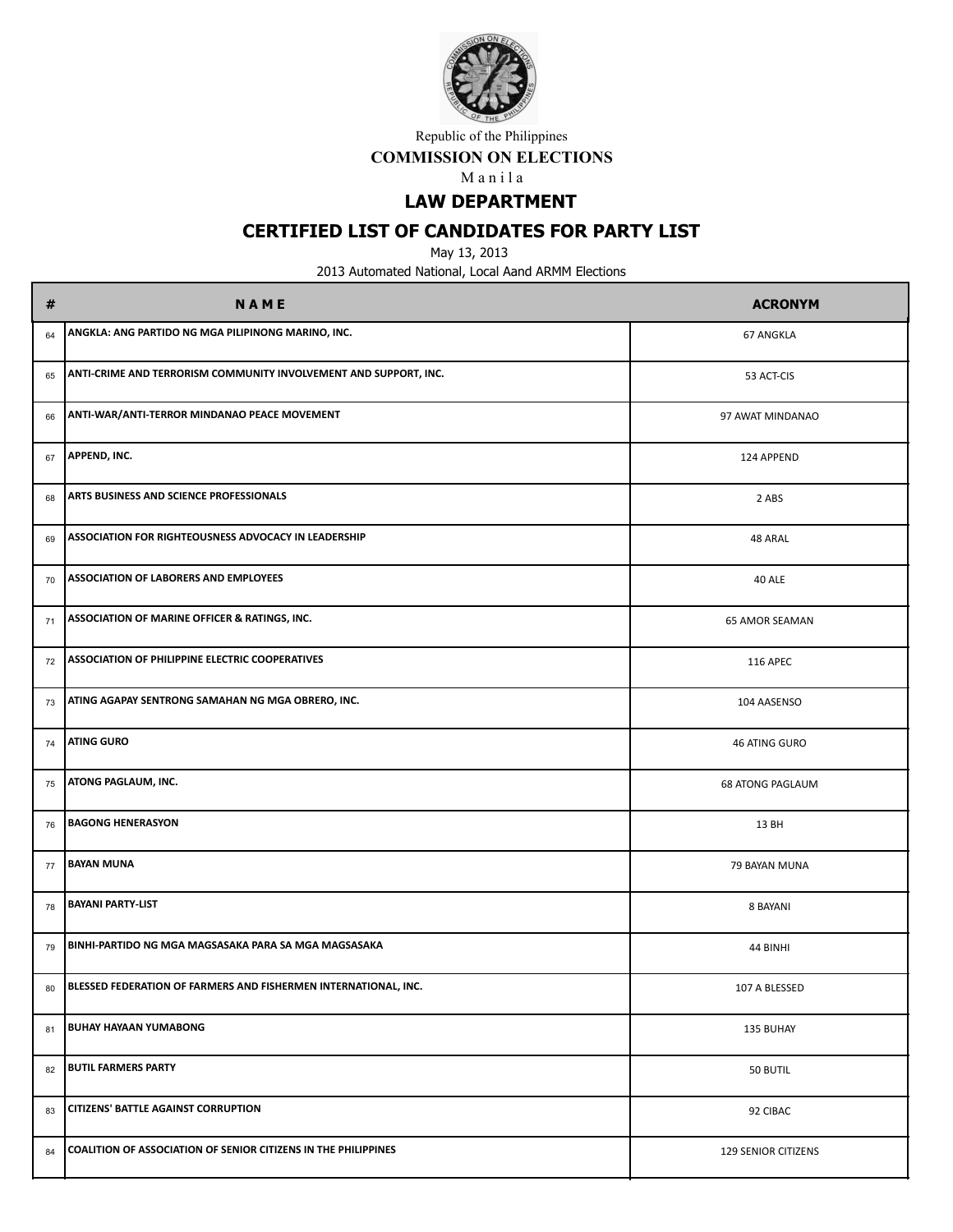

#### **COMMISSION ON ELECTIONS**

M a n i l a

# **LAW DEPARTMENT**

# **CERTIFIED LIST OF CANDIDATES FOR PARTY LIST**

May 13, 2013

| #   | <b>NAME</b>                                                                                 | <b>ACRONYM</b>  |
|-----|---------------------------------------------------------------------------------------------|-----------------|
| 85  | COCOFED-PHILIPPINE COCONUT PRODUCERS FEDERATION, INC.                                       | 33 COCOFED      |
| 86  | <b>COOPERATIVE NATCCO NETWORK PARTY</b>                                                     | 51 COOP-NATCCO  |
| 87  | DEMOCRATIC INDEPENDENT WORKERS ASSOCIATION, INC.                                            | 90 DIWA         |
| 88  | FIRM 24-K ASSOCIATION, INC.                                                                 | 26 FIRM 24-K    |
| 89  | <b>GABRIELA WOMEN'S PARTY</b>                                                               | 54 GABRIELA     |
| 90  | GREEN FORCE FOR THE ENVIRONMENT SONS AND DAUGHTERS OF MOTHER EARTH                          | 128 GREEN FORCE |
| 91  | ISANG ALYANSANG AALALAY SA PINOY SKILLED WORKERS                                            | 72 1-AALALAY    |
| 92  | ISANG LAPIAN NG MANGINGISDA AT BAYAN TUNGO SA KAUNLARAN                                     | 11 1-LAMBAT     |
| 93  | ISANG PANGARAP NG BAHAY SA BAGONG BUHAY NG MARALITANG KABABAYAN, INC.                       | 133 1-PABAHAY   |
| 94  | KAAGAPAY NG NAGKAISANG AGILANG PILIPINONG MAGSASAKA                                         | <b>115 KAP</b>  |
| 95  | KABABAIHANG LINGKOD BAYAN SA PILIPINAS                                                      | 103 KLBP        |
| 96  | <b>KABATAAN PARTY-LIST</b>                                                                  | 17 KABATAAN     |
| 97  | KALINGA-ADVOCACY FOR SOCIAL EMPOWERMENT AND NATION-BUILDING THROUGH EASING<br>POVERTY, INC. | 131 KALINGA     |
| 98  | KAPATIRAN NG MGA NAKULONG NA WALANG SALA, INC.                                              | 134 KAKUSA      |
| 99  | KASANGGA SA KAUNLARAN, INC.                                                                 | 82 ANG KASANGGA |
| 100 | KASOSYO PRODUCER-CONSUMER EXCHANGE ASSOCIATION, INC.                                        | 86 AA-KASOSYO   |
| 101 | KATIPUNAN NG MGA ANAK NG BAYAN ALL FILIPINO DEMOCRATIC MOVEMENT                             | 62 KAAKBAY      |
| 102 | KATRIBU INDIGENOUS PEOPLES SECTORAL PARTY                                                   | 32 KATRIBU      |
| 103 | LPG MARKETERS ASSOCIATION, INC.                                                             | 84 LPGMA        |
| 104 | MAGDALO PARA SA PILIPINO                                                                    | 5 MAGDALO       |
| 105 | MAMAMAYAN TUNGO SA MAUNLAD NA PILIPINAS                                                     | 81 MTM PHILS    |
|     |                                                                                             |                 |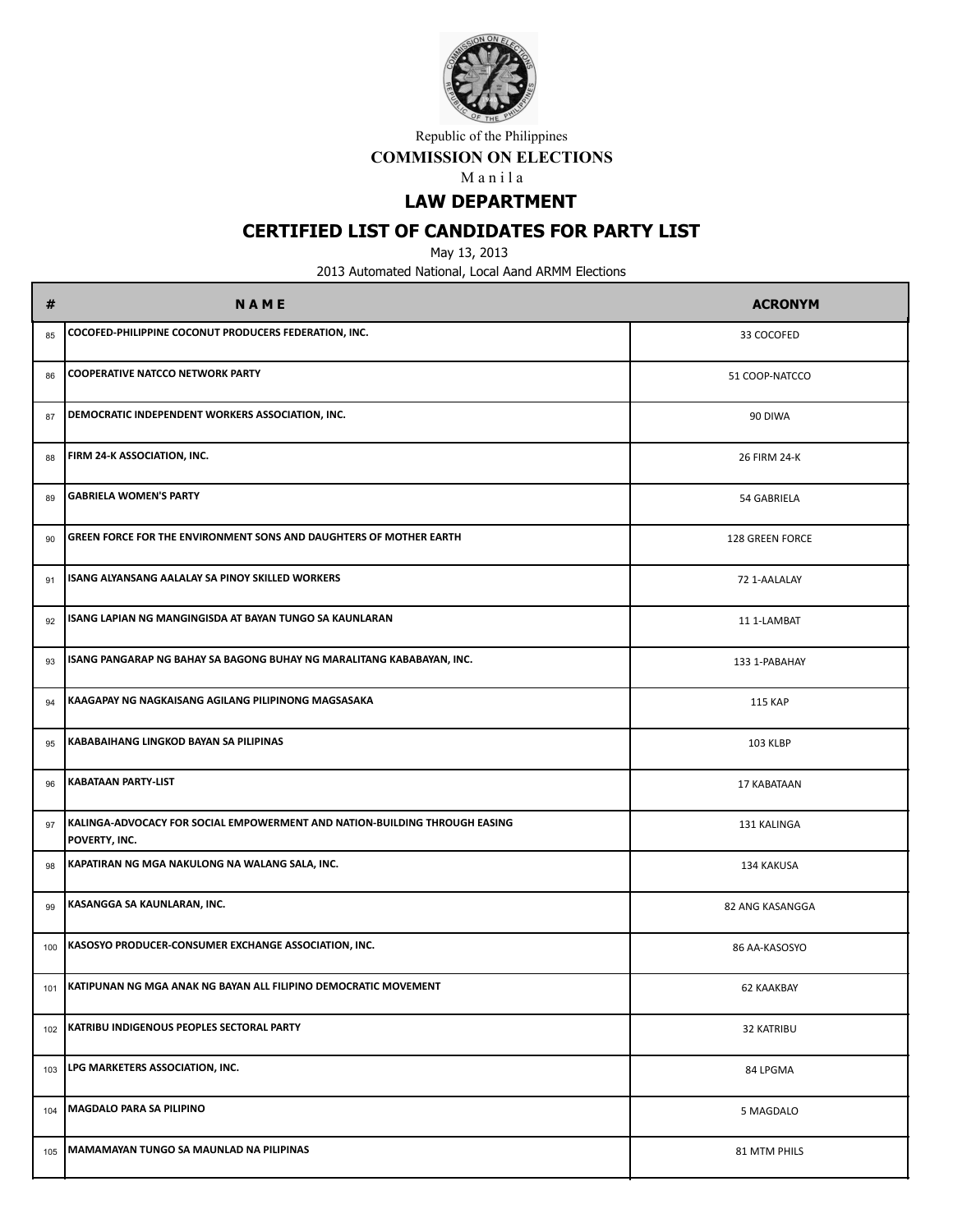

#### **COMMISSION ON ELECTIONS**

M a n i l a

# **LAW DEPARTMENT**

## **CERTIFIED LIST OF CANDIDATES FOR PARTY LIST**

May 13, 2013

| #   | <b>NAME</b>                                                                                          | <b>ACRONYM</b>      |
|-----|------------------------------------------------------------------------------------------------------|---------------------|
| 106 | MIGRANTE SECTORAL PARTY OF OVERSEAS FILIPINOS AND THEIR FAMILIES                                     | 96 MIGRANTE         |
| 107 | OFW FAMILY CLUB, INC.                                                                                | <b>4 OFW FAMILY</b> |
| 108 | PASANG MASDA NATIONWIDE INC.                                                                         | 3 PASANG MASDA      |
| 109 | PILIPINO ASSOCIATION FOR COUNTRY-URBAN POOR YOUTH ADVANCEMENT AND WELFARE                            | 100 PACYAW          |
| 110 | PILIPINOS WITH DISABILITIES                                                                          | 10 PWD              |
| 111 | <b>PISTON LAND TRANSPORT COALITION, INC.</b>                                                         | 37 PISTON           |
| 112 | PUWERSA NG BAYANING ATLETA                                                                           | 25 PBA              |
| 113 | <b>SANLAKAS</b>                                                                                      | <b>14 SANLAKAS</b>  |
| 114 | <b>SECTORAL PARTY OF ANG MINERO</b>                                                                  | 85 ANG MINERO       |
| 115 | <b>SOCIAL AMELIORATION &amp; GENUINE INTERVENTION ON POVERTY</b>                                     | 118 1-SAGIP         |
| 116 | SOCIAL MOVEMENT FOR ACTIVE REFORM AND TRANSPARENCY                                                   | 110 SMART           |
|     | 117   THE TRUE MARCOS LOYALIST (FOR GOD, COUNTRY AND PEOPLE) ASSOCIATION OF THE<br>PHILIPPINES, INC. | 75 BANTAY           |
| 118 | TRADE UNION CONGRESS PARTY                                                                           | 27 TUCP             |
| 119 | UGNAYAN NG MARALITA LABAN SA KAHIRAPAN                                                               | 57 UMALAB KA        |
| 120 | UNA ANG PAMILYA PARTY-LIST                                                                           | 87 1 ANG PAMILYA    |
| 121 | UNITED MOVEMENT AGAINST DRUG FOUNDATION, INC.                                                        | 20 UNI-MAD          |
| 122 | <b>VETERANS FREEDOM PARTY</b>                                                                        | <b>52 VFP</b>       |
| 123 | YOU AGAINST CORRUPTION AND POVERTY                                                                   | 60 YACAP            |